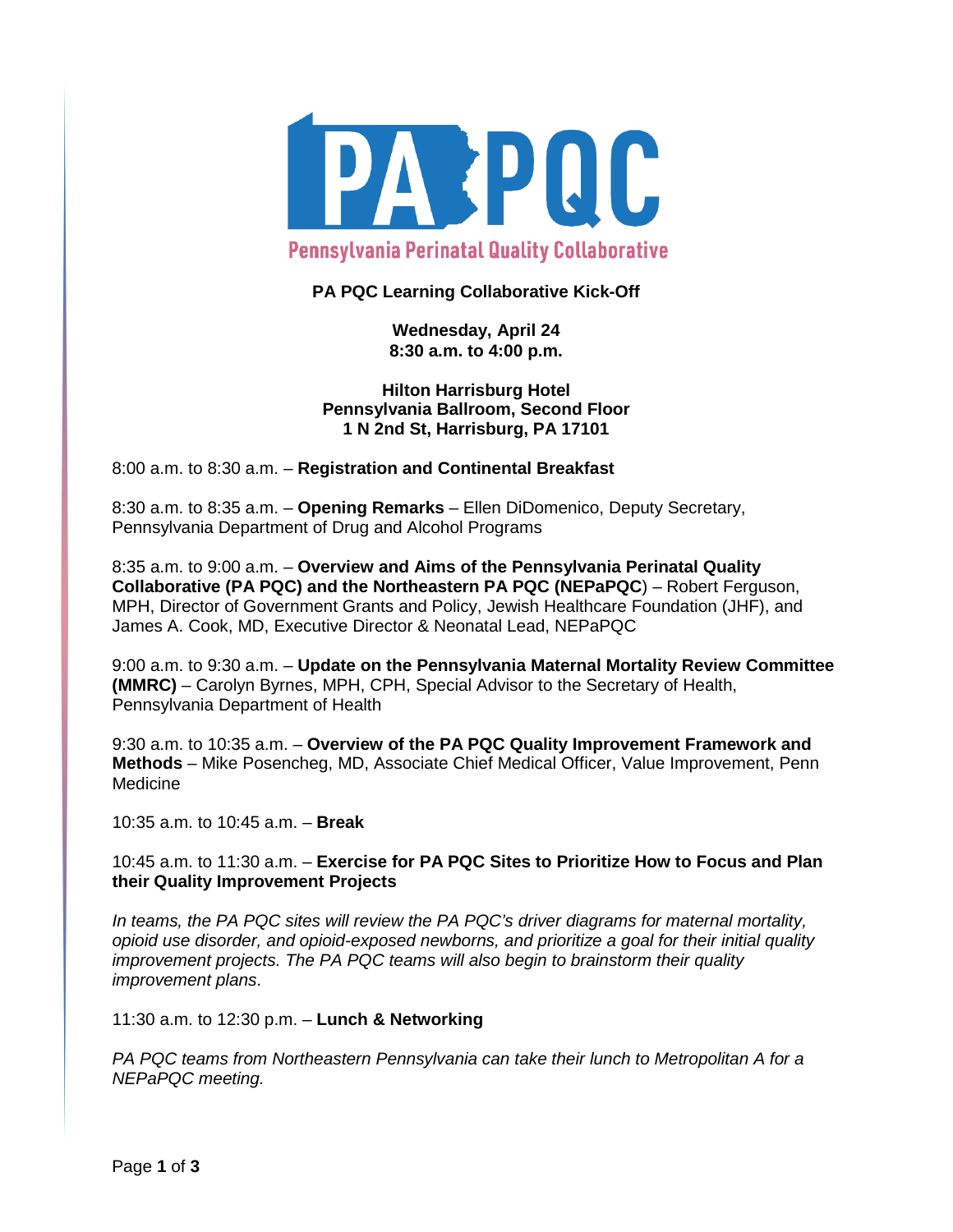# 12:30 p.m. to 2:20 p.m. – **Peer-to-Peer Knowledge Cafes on How to Implement the PA PQC Key Interventions**

*Participants will be able to go to two of the six Knowledge Café breakouts below. After the host of the knowledge café describes their process and results, facilitators from JHF and the Health Care Improvement Foundation (HCIF) will moderate a peer-to-peer learning conversation around common challenges and successes*. *Please be prepared to share your own experience in each breakout.* 

*The sequence of events includes:*

- *1. 12:30pm to 12:40pm – Overview and instructions (10 min.)*
- *2. 12:40pm to 12:45pm – Travel to breakout 1 (5 min.)*
- *3. 12:45pm to 1:25pm – Breakout 1 (40 min.)*
- *4. 1:25pm to 1:30pm – Travel to breakout 2 (5 min.)*
- *5. 1:30pm to 2:10pm – Breakout 2 (40 min.)*
- *6. 2:10pm to 2:20pm – Travel back to the main room (PA Ballroom) (10 min.)*
- **Maternal Mortality Track: Protocols for Hemorrhage, Hypertension, & the ACOG Fourth Trimester**

*Room: PA Ballroom*

*Knowledge Café Hosts:* 

- o Hyagriv N. Simhan, MD, MS, Professor, Department of Ob/Gyn/RS, Division of Maternal-Fetal Medicine, Executive Vice Chair, Obstetrical Services, University of Pittsburgh School of Medicine, Director, Patient Care Delivery Innovation and Technology, UPMC
- o Adi Hirshberg, MD, Assistant Professor of Clinical Obstetrics and Gynecology, Hospital of the University of Pennsylvania
- **Opioid-Exposed Newborn Screening & Non-Pharmacological Treatment Bundles**

*Room: Metropolitan A*

*Knowledge Café Hosts:* 

- o Elizabeth Krans, MD, MSc, Assistant Professor, Department of Obstetrics, Gynecology & Reproductive Sciences, Magee-Womens Hospital of UPMC
- o Stephanie Bobby, MSN, RN, Unit Director, Pregnancy and Women's Recovery Centers, Magee-Womens Hospital of UPMC
- o Kristen Maguire, MSN, RNC-MNN, CBC, Mother-Baby Unit Director, Magee-Womens Hospital of UPMC
- **Neonatal Abstinence Syndrome (NAS) Pharmacological Treatment Protocols**

#### *Room: Metropolitan B*

*Knowledge Café Host:*

o Walter K. Kraft, MD, Director, Clinical Research Unit and Division of Clinical Pharmacology, Jefferson University